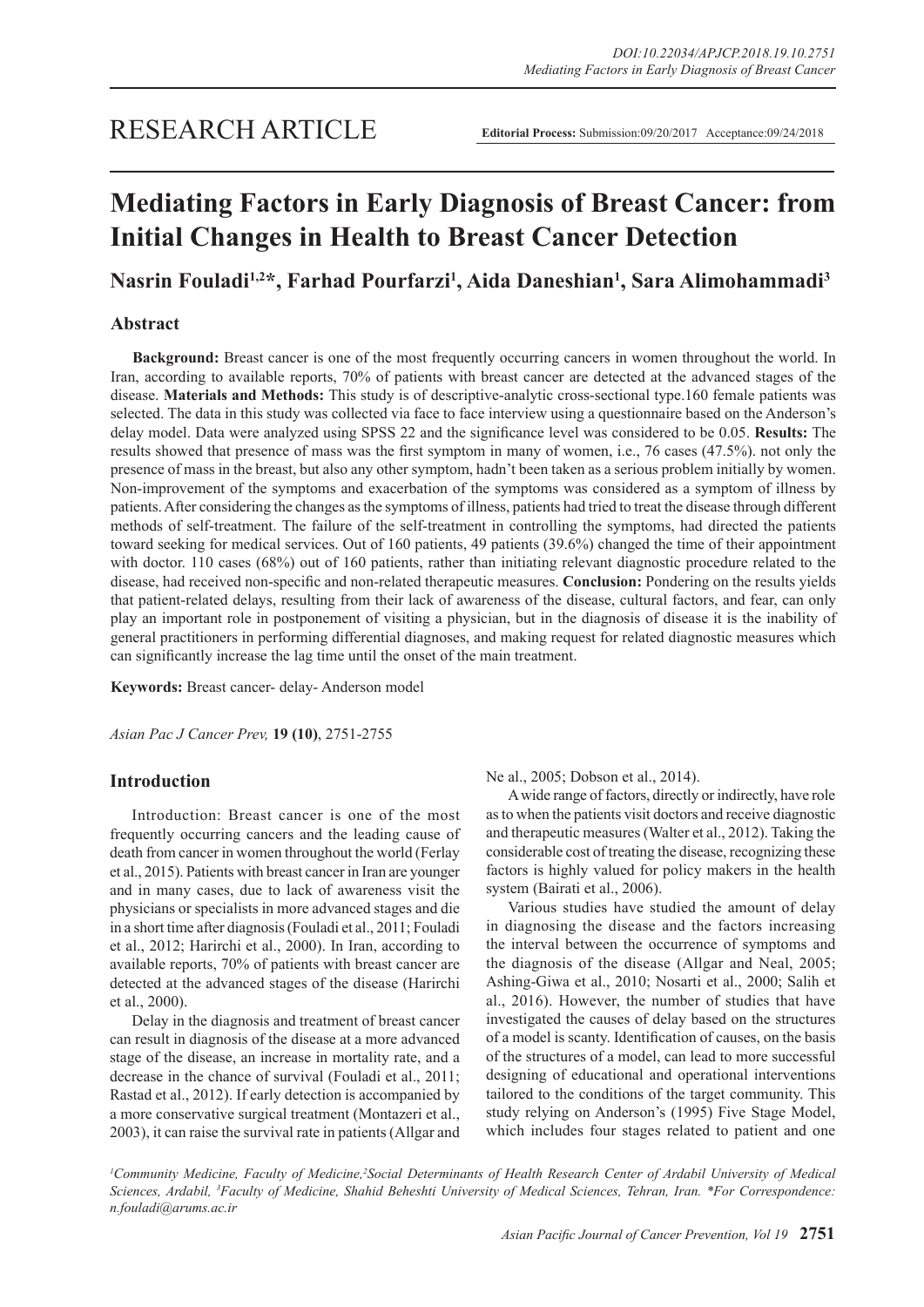#### *Nasrin Fouladi et al*

stage concerning health care providers, examines delay in five stages of appraisal, illness, behavior, scheduling and partially treatment stage. It allows for the in-depth examination of mediating factors from appearing of the symptoms until the early diagnosis of breast cancer (Andersen and Cacioppo, 1995; Walter et al., 2012).

### **Materials and Methods**

#### *Study design and setting*

A descriptive-analytic cross-sectional study was carried out on patients who were admitted to several centers including surgical, oncology in university hospitals or attending to private clinics in Ardebil, Iran.

#### *Sampling size calculation*

Taking significance level  $\alpha$  at 95% the sample size was calculated by using formula  $N = (z \alpha/2)^2 \times s^2/d^2$ , where N = sample size  $d = 1$  week S=6.5 week z=1.96. The sample size was fixed at 160 patients.

#### *Sampling procedure*

Convenient sampling was carried out and the sample had high variance in terms of economic and social class and age range.

The participants who had undergone surgery, or receiving supplementary treatment or had just completed their treatment were recruited.

#### *Data collection procedure*

Data were collected using a structured questionnaire via face to face interview based on the Andersen's model of total patient delay.

#### *Measurement*

The questionnaire was assembled with consideration for previous research results from a review of the literature. The questionnaire had questions regard to appraisal delay, patients were asked to select the physical complaints they had suffered from in the pre-diagnostic period. The questionnaire also included questions about the interpretation of the symptoms, and patients' explanations for these complaints. Regarding illness delay, patients were asked to select particular reasons they had to seek any type help for their complaints (such as different methods of self-treatment and causes of seeking for medical services), and whether the decision had been influenced by important others in their immediate environment. Behavioral delay contained questions regarding the reasons for postponing consulting a physician. The scheduling delay included questions about the first medical consultation and questions about onset of the physician's request for related diagnostic procedures in patients.

The other variables included in data analysis were: age, occupation, education level, income and marital status and family history of breast cancer.

The validity of the questionnaire, used in this study, was obtained through experts' comments on the questionnaire items, and its reliability, using alpha Cronbach, was estimated to be 81%.

#### *Statistical analysis*

The results were analyzed using SPSS, version 22, using chi-squared, and ANOVA to examine the relationships. Statistical significance was set at the 5% level.

Results also were summarized using descriptive summary measures for continuous variables, frequency and percent for categorical variables.

#### *Ethical considerations*

The research project was approved by the Research Ethics Committee (protocol No.IR.ARUMS. REC.2015.52).

Permission for conducting the study was obtained from each departments. After obtaining oral consent from each patient, Information sheet that contains about the benefit and risk of participating of the respondents in this study was attached to each questionnaire to brief each study participant.

## **Results**

The mean age of the patients was  $44.25 \pm 1.33$  and their age range was between 18 and 71 years. 38.8% of the patients had secondary education. 95 patients (59.37%) were married and 4 (2.5%) were divorced. 91 patients (56.9%) had a family history of breast cancer.

The number of the patients who were housewives was 85 (53%) and of those who were employed was 75 (47%) (Table 1).

#### *Appraisal delay mediators*

The early detected symptoms included lump in the breast of 76 patients (47.5%), pain in 39 patients (24.4%), skin changes in 27 patients (16.9%), and discharge from the nipple in 18 patients (11.2%) (Table 1).

The results showed that the majority of patients i.e., 80 patients (50%), had attributed the probable cause of the observed symptoms to changes in menstruation due to imminence of menopausal age, 48 patients (30%) had ascribed it to the use of hormonal or non-hormonal drugs, and 13 women (8.1%) had interpreted these changes resorting to common cultural beliefs in society about the causes of breast changes, and 12 cases (7.5%) had perceived it as a result of hit to breast, and 7 patients (4.4%) had associated the changes with breastfeeding. Totally, none of the patients had considered the observed symptoms as the symptoms of breast cancer.

The statistical test did not reveal any significant correlation between the type of patients' interpretation of the cause of the observed symptoms, and the level of education or family history of breast cancer in patients  $(p=0.55)$   $(p=0.89)$ .

#### *Illness delay mediators*

Non-improvement of the symptoms in 55 patients (34.4%), exacerbation of the symptoms in 56 cases (35%), family and friends' advice in 47 patients (29.4%), and becoming aware of the disease via mass media in 2 patients (1.2%) had propelled the patients to consider observed symptoms as a symptom of illness.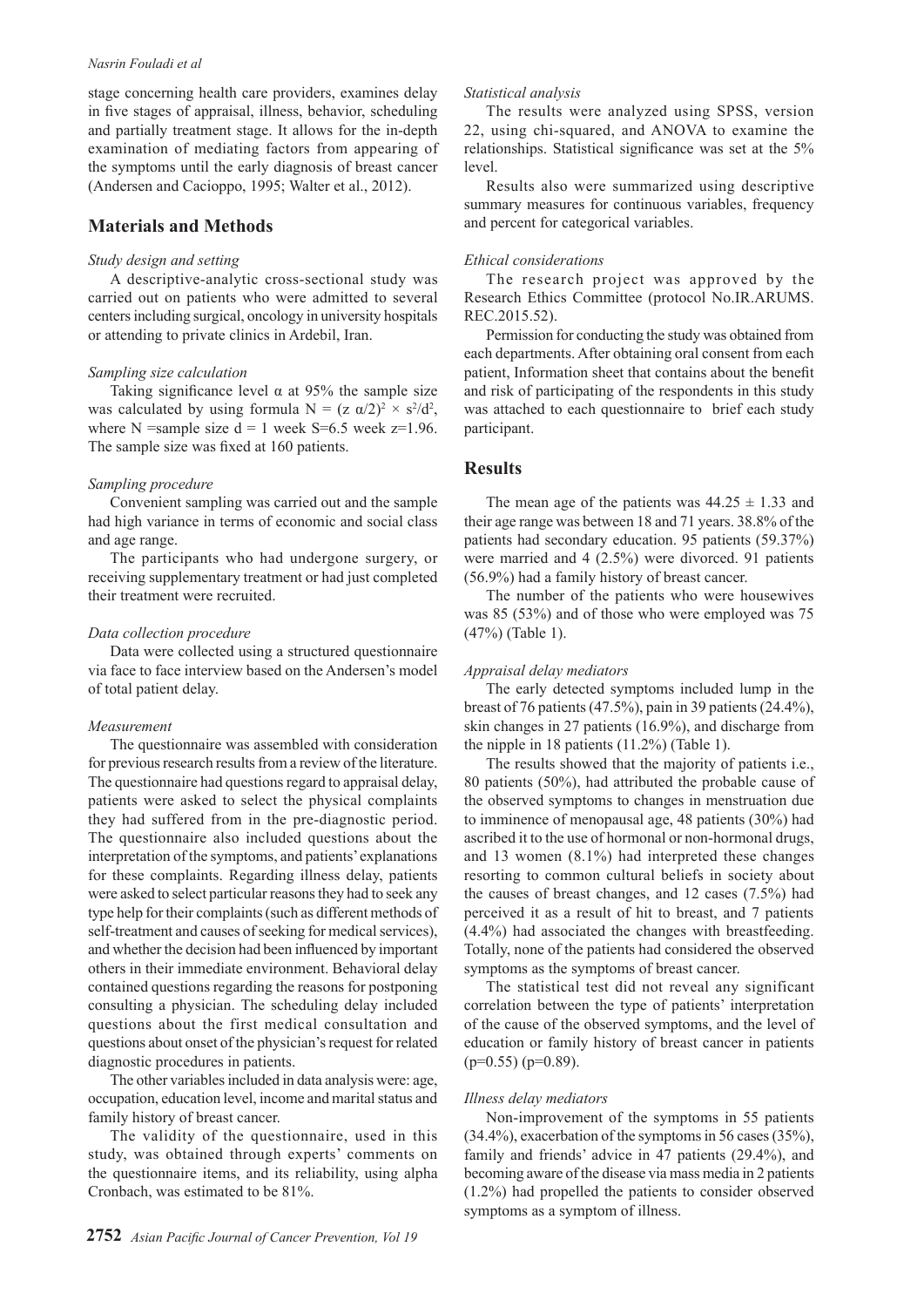Table 1. Characteristics of Patients with Breast Cancer

| Mean age (year)                                                      | $44.25 \pm 1.33$                                  | range $18-71$ |
|----------------------------------------------------------------------|---------------------------------------------------|---------------|
| Mean time from symptoms'<br>onset till visiting a physician<br>(day) | $53\pm5.1$                                        | Range: 7-360  |
| Present symptom(s)                                                   | breast lump                                       | 76 (47.5%)    |
|                                                                      | Pain in breast                                    | 39 (24.4%)    |
|                                                                      | Skin changes in<br>breast                         | $27(16.9\%)$  |
|                                                                      | Breast discharge                                  | 18 (11.2%)    |
| Education                                                            | Illiterate                                        | 41 $(25.6\%)$ |
|                                                                      | <high school<="" td=""><td>99 (62.1%)</td></high> | 99 (62.1%)    |
|                                                                      | >high school                                      | 20 (12.5%)    |
| Marital status                                                       | Single                                            | 34 (21.25%)   |
|                                                                      | Married                                           | 95 (59.37%)   |
|                                                                      | Divorced                                          | $4(2.5\%)$    |
|                                                                      | Withdrawn                                         | 27 (16.87%)   |
| Family history of breast                                             | Yes                                               | 91 (56.9%)    |
| cancer                                                               | No                                                | $69(43.1\%)$  |
| Occupation                                                           | Unemployed                                        | 85 (53%)      |
|                                                                      | Employed                                          | 75 (47%)      |

#### *Behavioral delay mediators*

After considering the changes as the symptoms of illness, patients had tried to treat the disease through different methods of self-treatment, without visiting a doctor. In this phase, 69 patients (43.1%) had resorted to herbal therapy, 66 people (41.2%) to self-prescribed synthetic drugs, and 25 patients (15.6%) to behaviors that can relieve the disease taken from cultural beliefs.

None of the types of self-treatment behaviors mentioned above were related to the level of education and family history of breast cancer and monthly income  $(P = 0.29)$   $(P = 0.84)$ . However, patients with higher levels of education had consumed more self-prescribed drugs and herbal medicines than those with lower levels of education. High-income individuals also had higher

#### *DOI:10.22034/APJCP.2018.19.10.2751 Mediating Factors in Early Diagnosis of Breast Cancer*

self-treatment than those with lower income (Table 2).

The failure of the self-treatment in controlling the symptoms, had directed the patients toward seeking for medical services, but 72 patients (45%) due to fear of the disease, 47 patients (29.4%) on the recommendation of family and friends, 19 patients (11.9%) because of their families' low level of income, 19 patients (11.9%) due to lack of access to the doctor, and 3 patients (1.9%) for other reasons, hadn't been able to make an appointment with a physician or had postponed it. According to the patients' reports, the interval between their making decision to seek for medical advice, and their visiting a physician was several days in 39 cases (24.4%), some weeks in 59 cases (36.9%), and some months in 62 patients (38.7%).

#### *Scheduling delay mediators*

Out of 160 patients, 49 patients (39.6%) changed the time of their appointment with doctor. Of these 49 changes in the appointment time, 19 cases (38%) were due to travel, 12 cases (24%) were resulting from fear of illness, and 10 cases (16%) were as a consequence of family problems.

The statistical test did not show any significant difference between the change in the patient's visit time and their level of education, occupational status and family history of breast cancer in patients  $(0.15)$   $(0.36)$   $(0.46)$ .

In this study, the mediating factors in early diagnosis were studied only until the onset of the physician's request for related diagnostic procedures in patients.

73 patients (45.6%) had visited two other physicians prior to the initiation of relevant diagnostic procedures, 62 patients (38.8%) had visited more than 3 doctors, and 25 patients (15.6%) had visited only one physician.

110 cases (68%) out of 160 patients, rather than initiating relevant diagnostic procedure related to the disease, had received non-specific and non-related therapeutic measures, including hormone therapy in 60 patients (54.5%), and antibiotic administration in 50 patients (35.5%), when the relevant diagnostic procedures started.

|  | Table 2. The Relationship between the Patients' Behaviors at Each Stage with Their Demographic Characteristics |
|--|----------------------------------------------------------------------------------------------------------------|
|  |                                                                                                                |

|                                                              |                | <b>Education</b> level |               |                   | Vocational status |                  | Family history of breast<br>cancer |                |
|--------------------------------------------------------------|----------------|------------------------|---------------|-------------------|-------------------|------------------|------------------------------------|----------------|
|                                                              | illiterate     | primary                | secondary     | academic          | employed          | housewife        | Yes                                | N <sub>0</sub> |
| The mean time from onset of symptoms to visiting a physician |                |                        |               |                   |                   |                  |                                    |                |
|                                                              | $56.41 \pm 51$ | $56.24 \pm 46$         | $55.2 \pm 55$ | $40.11 \pm 34.15$ | $35.3 \pm 32$     | $68.08 \pm 58.6$ | $54.01 \pm 46$                     | $51.97 \pm 56$ |
| p-value                                                      | $P=0.36$       |                        |               |                   | $P=0.00$          |                  | $P=0.8$                            |                |
| change the time of appointment with doctor                   |                |                        |               |                   |                   |                  |                                    |                |
| Yes                                                          | 11 $(6.9\%)$   | $7(4.4\%)$             | $22(13.8\%)$  | $9(5.6\%)$        | $25(15.6\%)$      | 24(15%)          | $30(18.8\%)$                       | $19(11.9\%)$   |
| No                                                           | $30(18.8\%)$   | $30(18.8\%)$           | 40(25%)       | 11 $(6.9\%)$      | 48 (30%)          | $63(39.4\%)$     | $61(38.1\%)$                       | 50 (31.3%)     |
| p-value                                                      | $P=0.15$       |                        |               |                   | $P=0.36$          |                  | $P=0.46$                           |                |
| different methods of self-treatment                          |                |                        |               |                   |                   |                  |                                    |                |
| self-prescribed synthetic<br>drugs                           | $18(11.2\%)$   | $15(9.4\%)$            | $27(16.9\%)$  | $6(3.8\%)$        | 36(22.5%)         | $30(18.8\%)$     | 36(22.5%)                          | $30(18.8\%)$   |
| herbal therapy                                               | $14(8.8\%)$    | $15(9.4\%)$            | $26(16.3\%)$  | $14(8.8\%)$       | 28 (17.5%)        | 41 $(25.6\%)$    | 41 $(25.6\%)$                      | 28 (17.5%)     |
| behaviors taken from<br>cultural beliefs                     | 8(5%)          | $4(4.4\%)$             | $6(5.6\%)$    | $0(0\%)$          | $9(5.6\%)$        | $16(10\%)$       | $14(8.8\%)$                        | 11 $(6.9\%)$   |
| p-value                                                      | $P=0.15$       |                        |               |                   | $P=0.15$          |                  | $P=0.84$                           |                |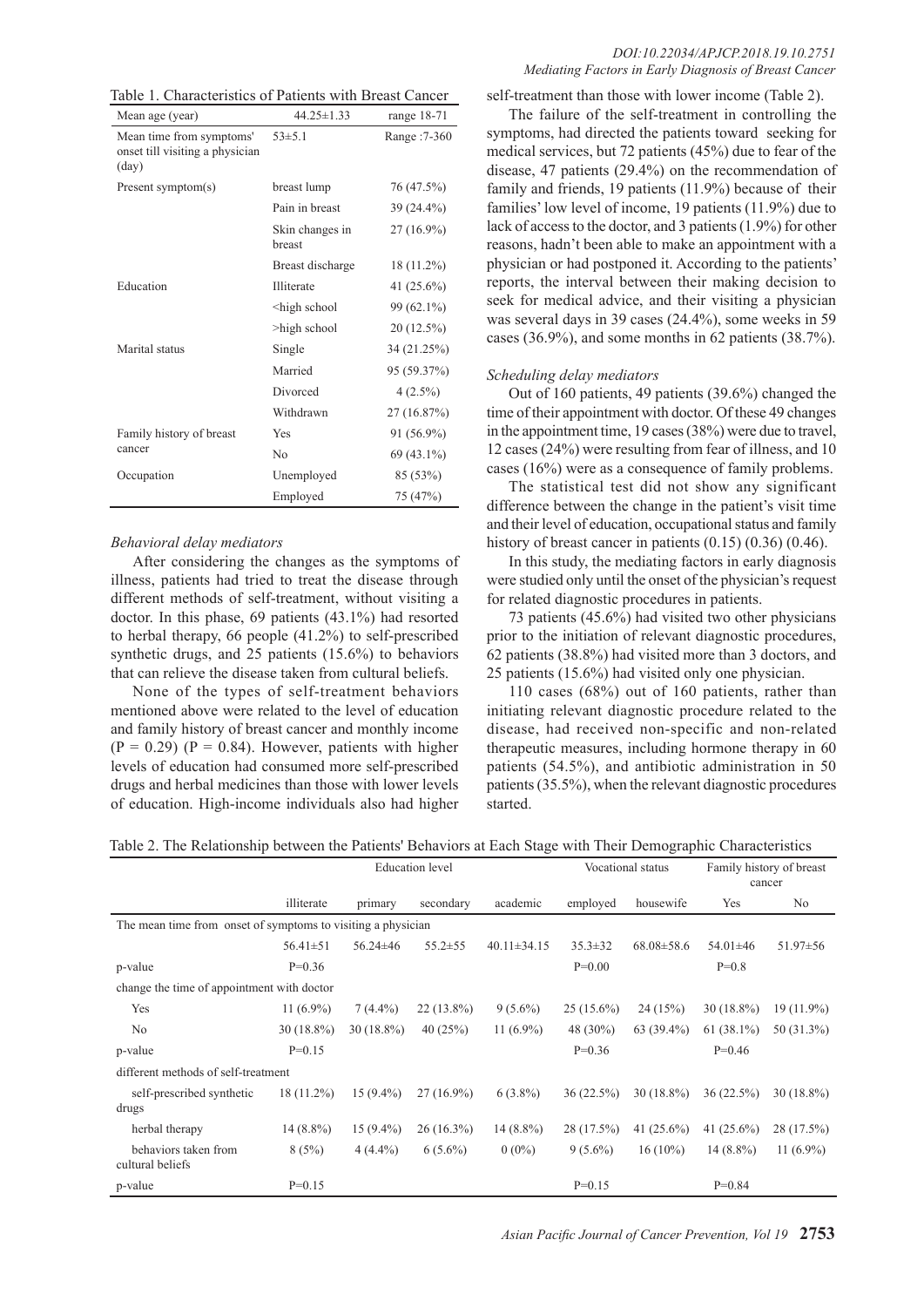#### *Nasrin Fouladi et al*

#### *The amount of patient's delay and factors affecting it*

The average amount of delay from onset of symptoms to visiting a physician in patients was  $53 \pm 5.1$  days (Table 1).

From the onset of symptoms, 124 patients (77.5%) had postponed visiting a physician for about 3 months or less, and 36 patients (22.5%) had put it off more than three months.

The comparison of amount of delay from the onset of the symptoms to visiting a physician in patients with different level of education and family history didn't show any significant difference ( $P = 0.36$ ).

But the comparison of this interval according to the occupation of patients between the two employed and non-employed groups showed a significant difference between the two groups ( $P = 0.00$ ). And the employed patients had visited a physician in a significantly shorter while (Table 2).

#### **Discussion**

Considering the relatively high rates of breast cancer and the delay in the various stages of the diagnosis and treatment of disease in various studies, the present study examined the mediating factors influencing early diagnosis of the disease in patients based on the five steps of Anderson's model.

The mean time from the onset of symptoms to visiting a physician was 53 days, with a range of 7-360 days, which indicates delay on the part of the patients for receiving medical care. Various studies, such as Ozmen et al., (2015) andSalih et al., (2016) had shown the patients' delay for visiting a physician.

Investigating mediating factors related to appraisal stage of the Anderson model showed that the most commonly diagnosed symptom was presence of mass in breast, which was consistent with nosarti et al., (2000); Khabbazan et al.,(2014) and Jasem et al., (2014) studies' findings. The results showed that presence of mass was the first symptom in many of women, i.e., 76 cases (47.5%). Although the presence of the mass can be a symptom of a disease, this sign didn't lead the patients to visit a doctor and receive medical care.

In this study, not only the presence of mass in the breast, but also any other symptom, hadn't been taken as a serious problem initially by women. This finding was in line with the results of the Rastad et al., (2012) study.

The results showed that it is only continuation or exacerbation of the symptoms that makes the women regard the problem as a significant one or a probable disease. However, the acceptance of the disease also does not entail patients' making decisions about visiting a physician. Instead for solving their problems, they carry out actions like self-treatment, herbal remedies or other methods that increase the time lag between onset of symptoms and visiting a physician or specialist.

It seems that the weakness of information providing programs and health education programs at the community level or the lack of proper organization of these programs can be a reason that causes patients, when they observe any deviation from normal conditions in their body structure or function, not to see these signs as symptoms of the disease, and not seek for medical care. The results also showed that only 1.2% of patients, based on information from the mass media, had considered their symptoms as symptoms of illness, while most patients had taken them serious only if they were exacerbated or persistent. Even when they accepted their illness, they would prefer to take self-treatment instead of making decision to visit a doctor.

The rate of self-treatment in women with higher education was more than other women. This suggests that the level of health literacy in patients is not related to the level of education in the society. Therefore, designing and implementing appropriate health education programs in the community can increase the level of community awareness about health issues and cause women to be aware of and be sensitive to symptoms, and show proper behavior in case of arising problem.

Cultural beliefs in the community is another factor that also plays an important role in patients' interpretation and understanding of breast disorders causes, as well as their therapeutic behaviors, and makes individuals, in case of any disorder, act in accordance with their traditional beliefs. Consequently, they only decide to visit physicians, when they can't resolve their problems by adopting traditional methods.

Love et al., (2004) and Ruddy et al., (2014) have reported that the women who experience longer delay have tumors with advanced stage in their body. Therefore, the medical community must identify the impact of cultural dimensions on individuals' perception of the symptoms and their behaviors when the disease occurs, and, make attempt to reduce the impact of these factors as far as possible, on care behaviors of the people in the society.

Fear as an effective psychological mediators in delay, reported by 72 patients (45%), was the most preventive factor even after timely volition to visit a physician and receive medical care. This conclusion is consistent with the results of Bairati et al., (2006). The results of this study, contrary to Unger-Saldana and Infante-Castaneda (2011) study that found having a family history of cancer affects patient's decision-making behaviors,didn't detect any relationship between that the type of patient behaviors after the occurrence of symptoms and having history of cancer in their family. Regarding taboo on the word cancer in the society under study, the fear of being labelled as a person with cancer, may justify the contrast of the present study's results from others (Zamanzadeh et al., 2013). Other studies have also indicated that women with a history of cancer in their family experience more fear when symptoms appear (Lam et al., 2009; O'Mahony et al., 2011).

The adjacency of the two words of cancer and death in the minds of the people of the community makes people avoid going to the doctor due to fear of being labelled as a person with cancer. Given that fear acts as a deterrent in patients early visiting a physician or specialist, thus it seems necessary appropriate educational program to be developed for the women.

The results showed that a large number of patients had not undergone appropriate diagnostic procedures after